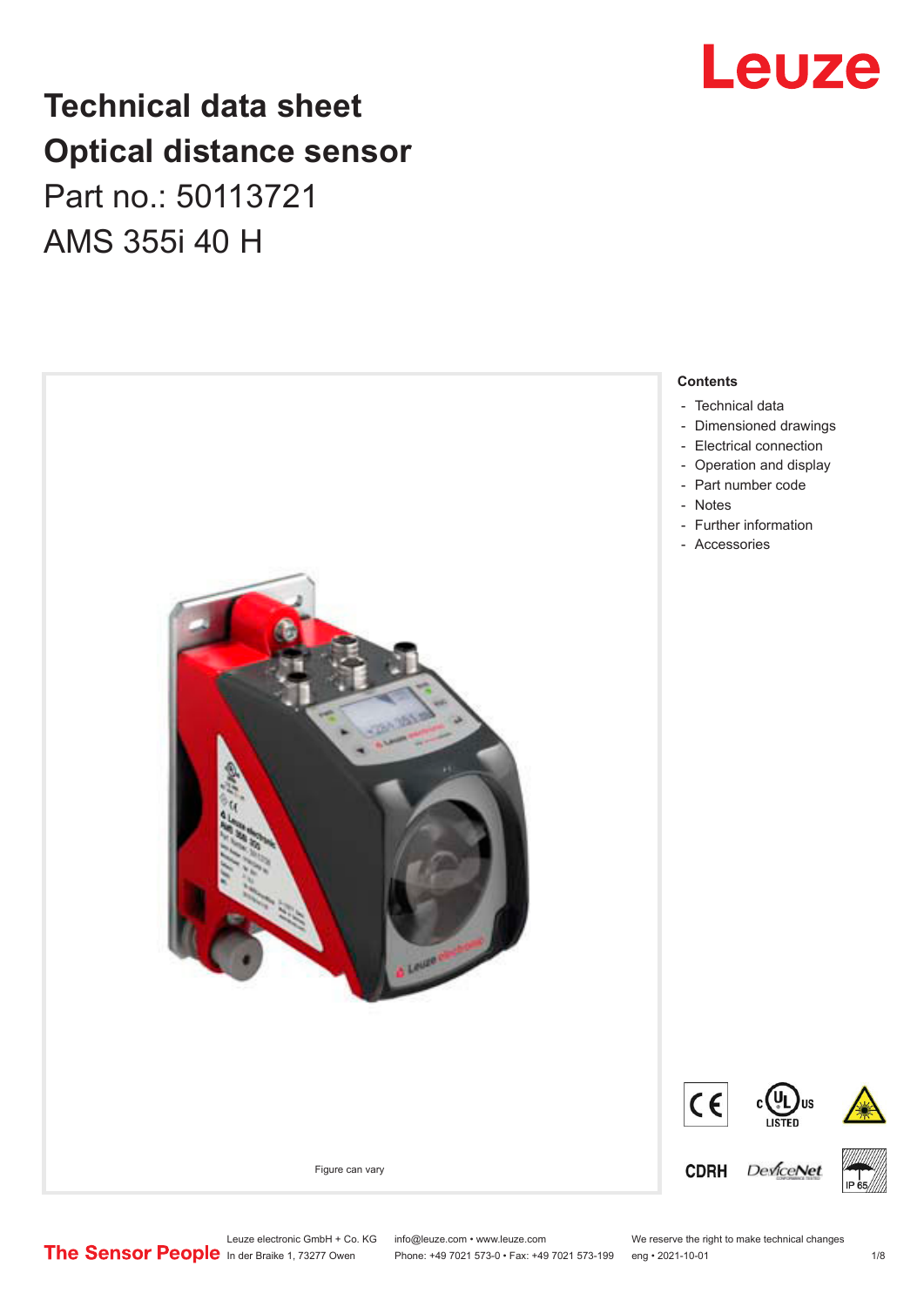## <span id="page-1-0"></span>**Technical data**

# **Leuze**

#### **Basic data**

| Paon, uata                       |                                                             |  |
|----------------------------------|-------------------------------------------------------------|--|
| <b>Series</b>                    | <b>AMS 300i</b>                                             |  |
| Application                      | Collision protection of cranes / gantry<br>cranes           |  |
|                                  | Positioning of electroplating plants                        |  |
|                                  | Positioning of high-bay storage devices                     |  |
|                                  | Positioning of skillet systems and side-<br>tracking skates |  |
| <b>Functions</b>                 |                                                             |  |
| <b>Functions</b>                 | Heating                                                     |  |
| <b>Characteristic parameters</b> |                                                             |  |
| <b>MTTF</b>                      | 31 years                                                    |  |
| <b>Optical data</b>              |                                                             |  |
| <b>Light source</b>              | Laser, Red                                                  |  |
| Laser class                      | 2, IEC/EN 60825-1:2014                                      |  |
| <b>Measurement data</b>          |                                                             |  |
| <b>Measurement range</b>         | 200  40,000 mm                                              |  |
| <b>Accuracy</b>                  | 2 mm                                                        |  |
| Reproducibility (3 sigma)        | $0.9$ mm                                                    |  |
| Max. traverse rate               | $10 \text{ m/s}$                                            |  |
| <b>Electrical data</b>           |                                                             |  |
|                                  |                                                             |  |
| Performance data                 |                                                             |  |
|                                  |                                                             |  |
| Supply voltage U <sub>R</sub>    | 18  30 V, DC                                                |  |
| <b>Interface</b>                 |                                                             |  |
| <b>Type</b>                      | <b>DeviceNet</b>                                            |  |
|                                  |                                                             |  |
| <b>DeviceNet</b>                 |                                                             |  |
| <b>Transmission speed</b>        | 125  500 kBit/s                                             |  |
| <b>Connection</b>                |                                                             |  |
| <b>Number of connections</b>     | 4 Piece(s)                                                  |  |
|                                  |                                                             |  |
| <b>Connection 1</b>              |                                                             |  |
| <b>Function</b>                  | <b>BUS IN</b>                                               |  |
|                                  | Data interface                                              |  |
| Type of connection               | Connector                                                   |  |
| <b>Designation on device</b>     | <b>BUS IN</b>                                               |  |
| <b>Thread size</b>               | M12                                                         |  |
| <b>Type</b>                      | Male                                                        |  |
| No. of pins                      | 5-pin                                                       |  |
| Encoding                         | A-coded                                                     |  |
| <b>Connection 2</b>              |                                                             |  |
| <b>Function</b>                  | <b>BUS OUT</b>                                              |  |
|                                  | Data interface                                              |  |
| <b>Type of connection</b>        | Connector                                                   |  |
| <b>Designation on device</b>     | <b>BUS OUT</b>                                              |  |
| <b>Thread size</b>               | M12                                                         |  |
| <b>Type</b>                      | Female                                                      |  |
| No. of pins                      | 5-pin                                                       |  |

| <b>Connection 3</b>                             |                           |  |
|-------------------------------------------------|---------------------------|--|
| <b>Function</b>                                 | PWR / SW IN / OUT         |  |
|                                                 | Voltage supply            |  |
| <b>Type of connection</b>                       | Connector                 |  |
| <b>Designation on device</b>                    | <b>PWR</b>                |  |
| <b>Thread size</b>                              | M12                       |  |
| Type                                            | Male                      |  |
| No. of pins                                     | 5-pin                     |  |
| Encoding                                        | A-coded                   |  |
|                                                 |                           |  |
| <b>Connection 4</b>                             |                           |  |
| <b>Function</b>                                 | Service interface         |  |
| <b>Type of connection</b>                       | Connector                 |  |
| <b>Designation on device</b>                    | <b>SERVICE</b>            |  |
| <b>Thread size</b>                              | M12                       |  |
| Type                                            | Female                    |  |
| No. of pins                                     | 5-pin                     |  |
| <b>Encoding</b>                                 | A-coded                   |  |
|                                                 |                           |  |
| <b>Mechanical data</b>                          |                           |  |
|                                                 | Cubic                     |  |
| Design                                          | 84 mm x 166.5 mm x 159 mm |  |
| Dimension (W x H x L)                           |                           |  |
| <b>Housing material</b>                         | Metal                     |  |
| Net weight                                      | $2,450$ g                 |  |
| <b>Type of fastening</b>                        | Through-hole mounting     |  |
| <b>Operation and display</b>                    |                           |  |
|                                                 |                           |  |
|                                                 |                           |  |
| Type of display                                 | <b>LC Display</b>         |  |
|                                                 | LED                       |  |
| <b>Operational controls</b>                     | Membrane keyboard         |  |
|                                                 |                           |  |
| <b>Environmental data</b>                       |                           |  |
| Ambient temperature, operation                  | $-3050 °C$                |  |
| Ambient temperature, storage                    | $-30$ 70 °C               |  |
| <b>Relative humidity (non-condensing)</b>       | 90%                       |  |
|                                                 |                           |  |
| <b>Certifications</b>                           |                           |  |
|                                                 | IP 65                     |  |
| Degree of protection<br><b>Protection class</b> | Ш                         |  |
| <b>Certifications</b>                           | c UL US                   |  |
|                                                 |                           |  |
| <b>Classification</b>                           |                           |  |
|                                                 |                           |  |
| <b>Customs tariff number</b>                    | 90318020                  |  |
| eCl@ss 5.1.4                                    | 27270801                  |  |
| eCl@ss 8.0                                      | 27270801                  |  |
| eCl@ss 9.0                                      | 27270801                  |  |
| eCl@ss 10.0                                     | 27270801                  |  |
| eCl@ss 11.0                                     | 27270801                  |  |
| <b>ETIM 5.0</b>                                 | EC001825                  |  |
| <b>ETIM 6.0</b>                                 | EC001825                  |  |
| <b>ETIM 7.0</b>                                 | EC001825                  |  |

Leuze electronic GmbH + Co. KG info@leuze.com • www.leuze.com We reserve the right to make technical changes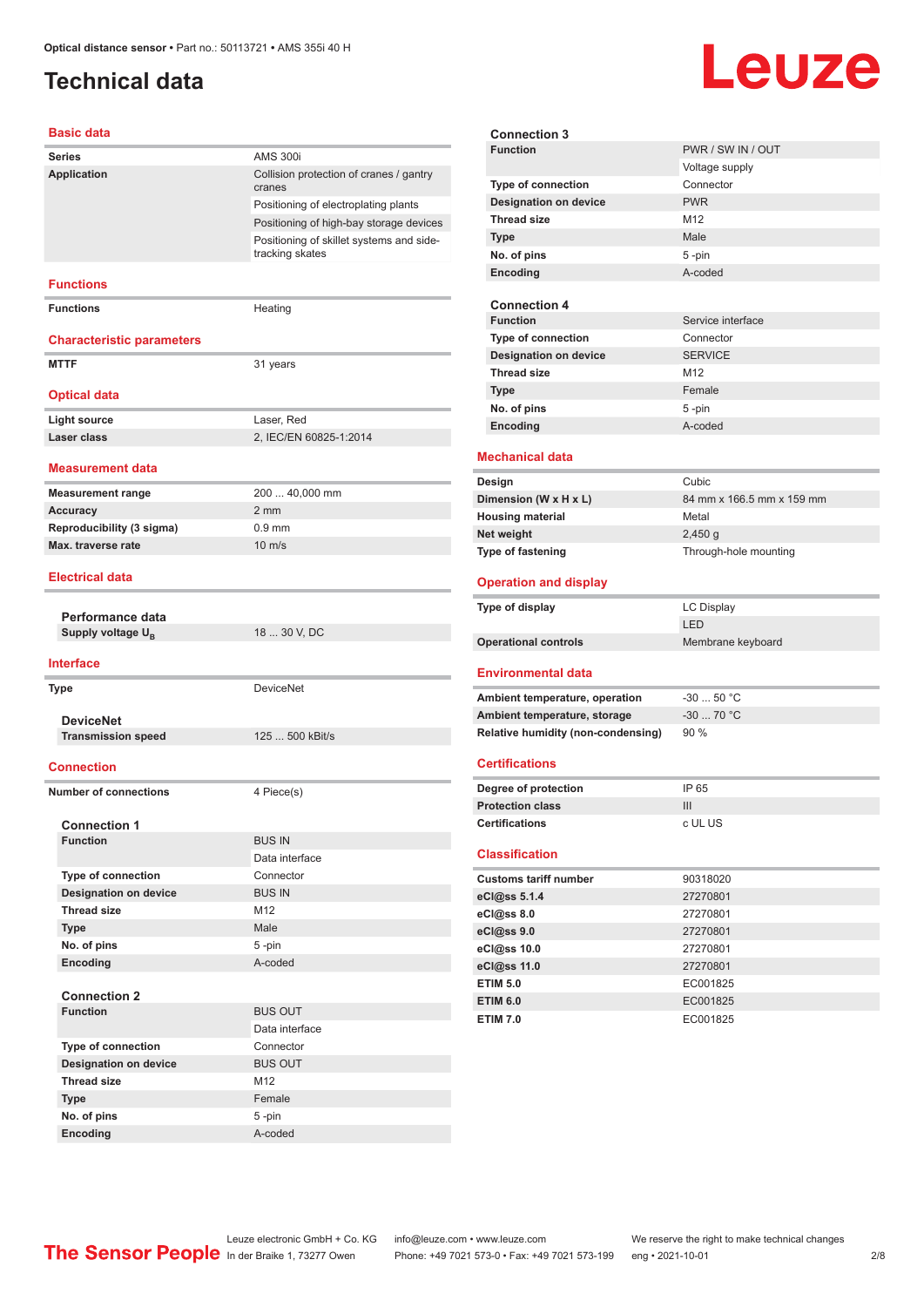## <span id="page-2-0"></span>**Dimensioned drawings**

All dimensions in millimeters



A M5 screw for alignment

C Optical axis

D Zero point of the distance to be measured

B Knurled nut with WAF 4 hexagon socket and M 5 nut for securing

## **Leuze**

Leuze electronic GmbH + Co. KG info@leuze.com • www.leuze.com We reserve the right to make technical changes<br>
The Sensor People in der Braike 1, 73277 Owen Phone: +49 7021 573-0 • Fax: +49 7021 573-199 eng • 2021-10-01

Phone: +49 7021 573-0 • Fax: +49 7021 573-199 eng • 2021-10-01 3/8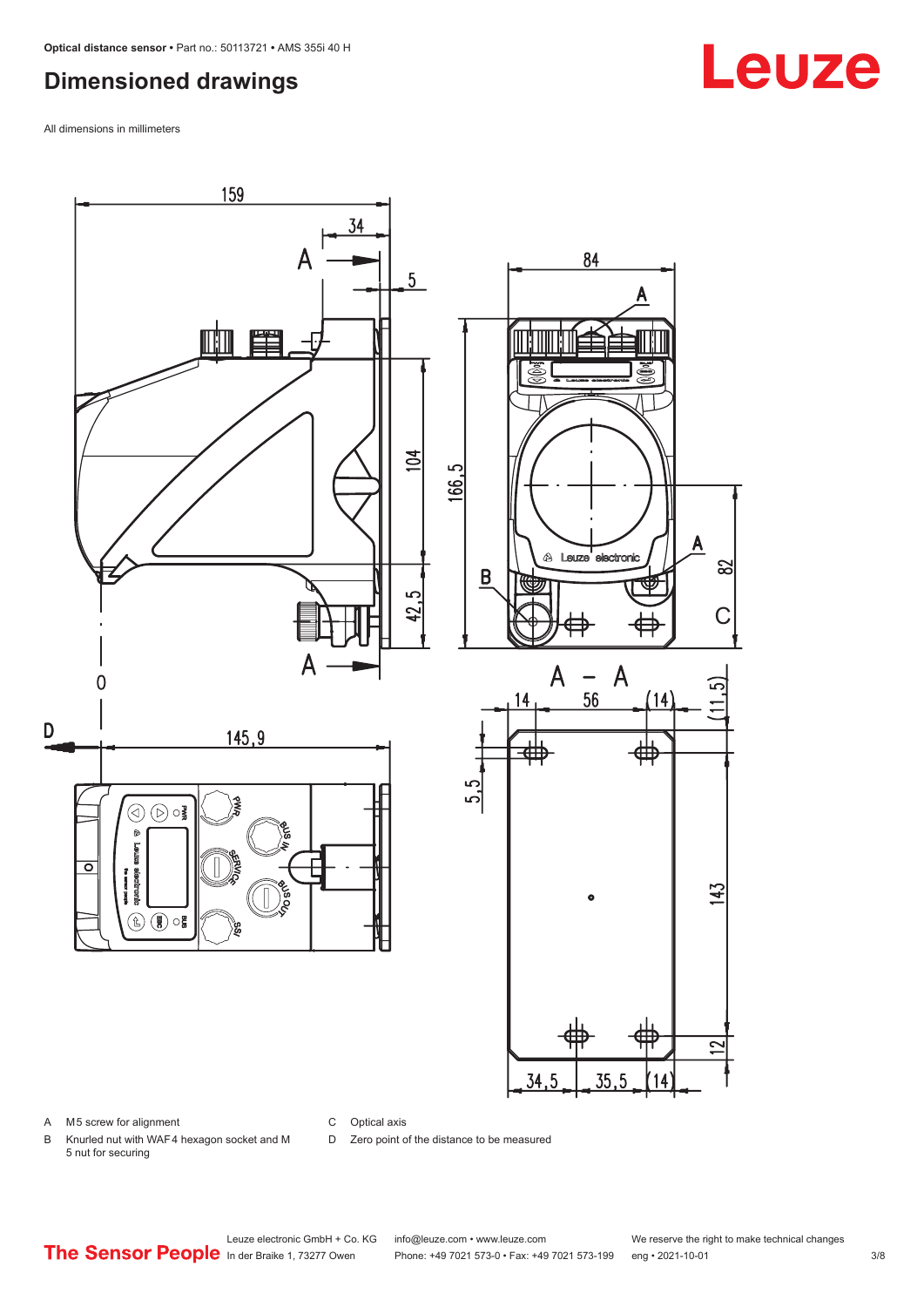## <span id="page-3-0"></span>**Electrical connection**

| <b>Connection 1</b> | <b>BUS IN</b>  |
|---------------------|----------------|
| <b>Function</b>     | <b>BUS IN</b>  |
|                     | Data interface |
| Type of connection  | Connector      |
| <b>Thread size</b>  | M12            |
| <b>Type</b>         | Male           |
| <b>Material</b>     | Metal          |
| No. of pins         | $5 - pin$      |
| Encoding            | A-coded        |

### **Pin Pin assignment**

|                | Drain |
|----------------|-------|
| $\overline{2}$ | V+    |
| 3              | V-    |
| $\overline{4}$ | CAN H |
| 5              | CAN L |

#### **Connection 2 BUS OUT**

| <b>Function</b>    | <b>BUS OUT</b> |
|--------------------|----------------|
|                    | Data interface |
| Type of connection | Connector      |
| <b>Thread size</b> | M12            |
| <b>Type</b>        | Female         |
| <b>Material</b>    | Metal          |
| No. of pins        | $5 - pin$      |
| Encoding           | A-coded        |

## **Pin Pin assignment**

|              | Drain        |  |
|--------------|--------------|--|
| ຳ            | $V +$        |  |
| -<br>$\cdot$ | $\mathbf{v}$ |  |
|              | CAN H        |  |
| 5            | CAN L        |  |
|              |              |  |

#### **Connection 3 PWR**

| <b>Function</b>    | PWR / SW IN / OUT |
|--------------------|-------------------|
|                    | Voltage supply    |
| Type of connection | Connector         |
| <b>Thread size</b> | M12               |
| <b>Type</b>        | Male              |
| <b>Material</b>    | Metal             |
| No. of pins        | $5$ -pin          |
| Encoding           | A-coded           |
|                    |                   |

#### **Pin Pin assignment**

|                | <b>VIN</b>       |  |
|----------------|------------------|--|
| $\overline{2}$ | I/O <sub>1</sub> |  |
| 3              | GND              |  |
| 4              | I/O2             |  |
| 5              | FF.              |  |



## Leuze

|                                                      | Leuze electronic GmbH + Co. KG | info@leuze.com • www.leuze.com                                 | We reserve the right to make technical changes |
|------------------------------------------------------|--------------------------------|----------------------------------------------------------------|------------------------------------------------|
| <b>The Sensor People</b> In der Braike 1, 73277 Owen |                                | Phone: +49 7021 573-0 • Fax: +49 7021 573-199 eng • 2021-10-01 |                                                |



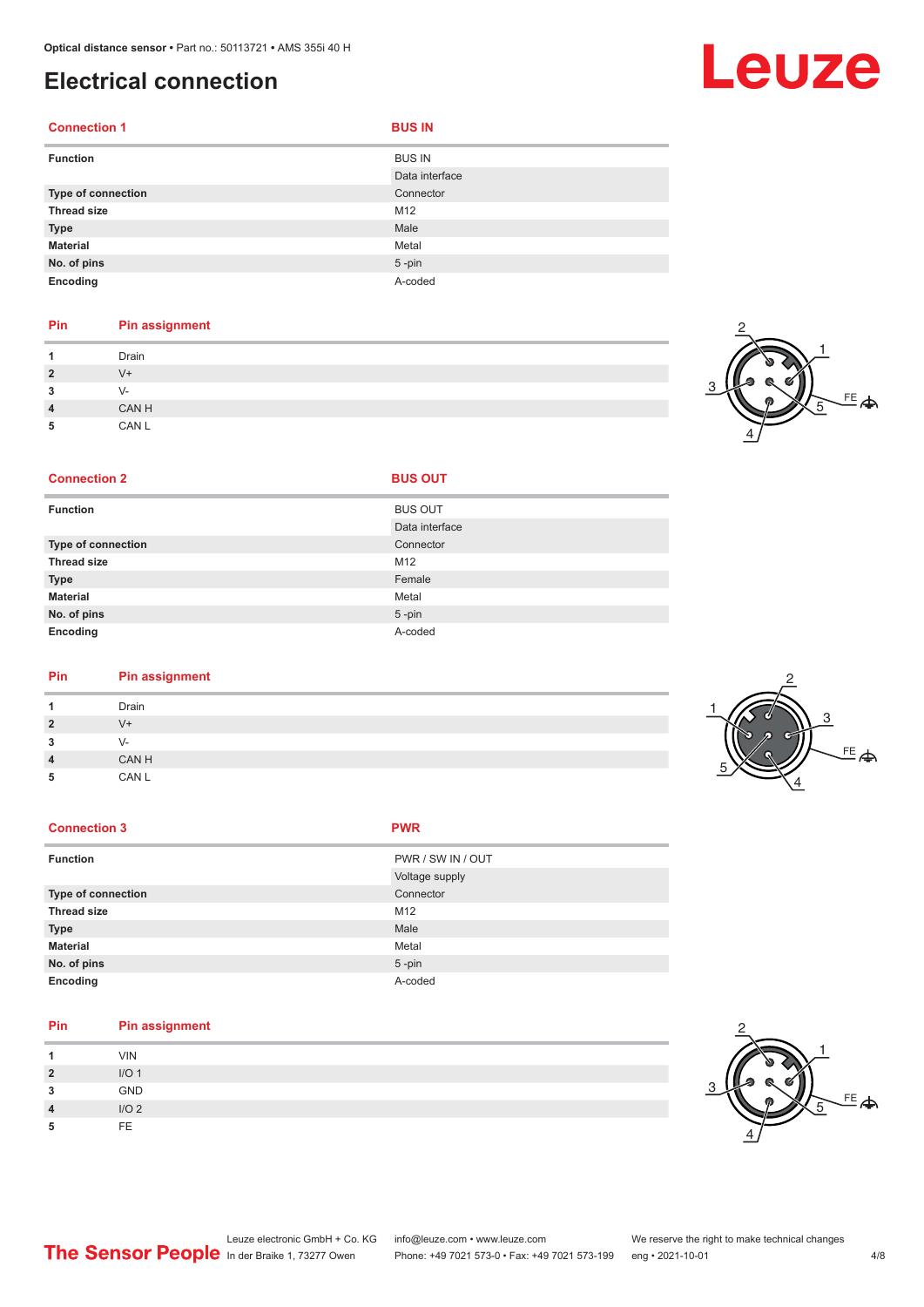## <span id="page-4-0"></span>**Electrical connection**

#### **Connection 4 SERVICE**

| <b>Function</b>    | Service interface |
|--------------------|-------------------|
| Type of connection | Connector         |
| <b>Thread size</b> | M12               |
| <b>Type</b>        | Female            |
| <b>Material</b>    | Metal             |
| No. of pins        | $5 - pin$         |
| Encoding           | A-coded           |

| Pin            | <b>Pin assignment</b> |
|----------------|-----------------------|
| 1              | n.c.                  |
| $\overline{2}$ | <b>RS 232-TX</b>      |
| 3              | <b>GND</b>            |
| 4              | <b>RS 232-RX</b>      |
|                |                       |

**5** n.c.

## **Operation and display**

| LED            |            | <b>Display</b>                  | <b>Meaning</b>                                                              |  |
|----------------|------------|---------------------------------|-----------------------------------------------------------------------------|--|
| <b>PWR</b>     |            | Off                             | No supply voltage                                                           |  |
|                |            | Green, flashing                 | Voltage connected / no measurement value output / initialization<br>running |  |
|                |            | Green, continuous light         | Device OK, measurement value output                                         |  |
|                |            | Red, flashing                   | Device OK, warning set                                                      |  |
|                |            | Red, continuous light           | No measurement value output                                                 |  |
|                |            | Orange, continuous light        | No data transmission                                                        |  |
| $\overline{2}$ | <b>BUS</b> | Off                             | No supply voltage                                                           |  |
|                |            | Green, flashing                 | No connection to other devices possible                                     |  |
|                |            | Green, continuous light         | Bus operation ok                                                            |  |
|                |            | Red, flashing                   | Time-out in bus communication                                               |  |
|                |            | Red, continuous light           | No communication                                                            |  |
|                |            | Red/green, flashing alternately | Communication error                                                         |  |

## **Part number code**

Part designation: **AMS 3XXi YYY Z AAA**

| AMS  | <b>Operating principle</b><br>AMS: absolute measurement system                                                                                                                                                                                        |
|------|-------------------------------------------------------------------------------------------------------------------------------------------------------------------------------------------------------------------------------------------------------|
| 3XXi | Series/interface (integrated fieldbus technology)<br>300i: RS 422/RS 232<br>301i: RS 485<br>304i: PROFIBUS DP / SSI<br>308i: TCP/IP<br>335i: CANopen<br>338i: EtherCAT<br>348i: PROFINET RT<br>355i: DeviceNet<br>358i: EtherNet/IP<br>384i: Interbus |



Leuze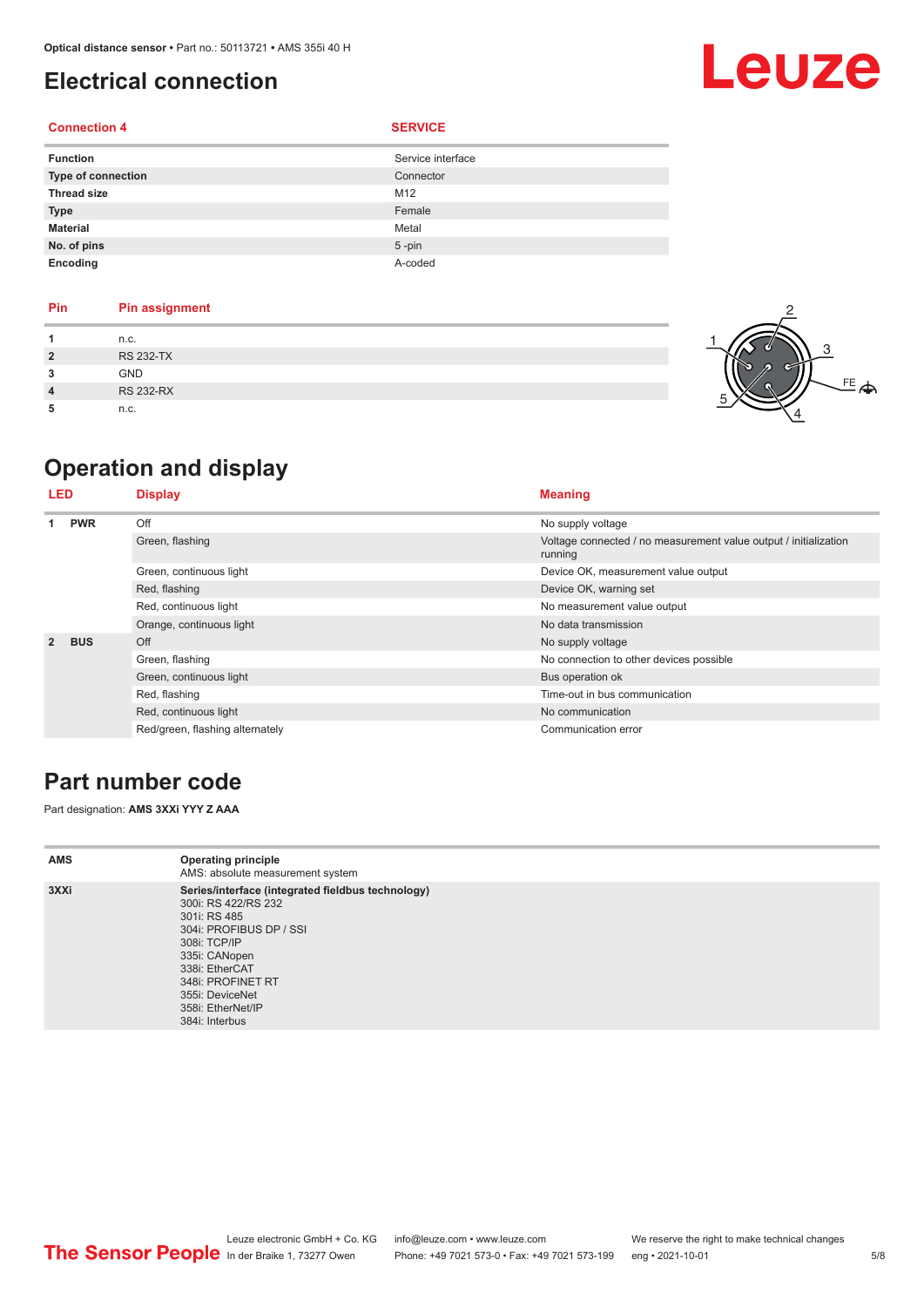## <span id="page-5-0"></span>**Part number code**



| <b>YYY</b>  | <b>Operating range</b><br>40: max. operating range in m<br>120: max. operating range in m<br>200: max. operating range in m<br>300: max. operating range in m |
|-------------|---------------------------------------------------------------------------------------------------------------------------------------------------------------|
| z           | <b>Special equipment</b><br>H: With heating                                                                                                                   |
| <b>AAA</b>  | Interface<br>SSI: with SSI interface                                                                                                                          |
| <b>Note</b> |                                                                                                                                                               |

 $\%$  A list with all available device types can be found on the Leuze website at www.leuze.com.

## **Notes**

| Observe intended use!                                                                                                                                                                                                      |
|----------------------------------------------------------------------------------------------------------------------------------------------------------------------------------------------------------------------------|
| $\%$ This product is not a safety sensor and is not intended as personnel protection.<br>₹ The product may only be put into operation by competent persons.<br>♦ Only use the product in accordance with its intended use. |

|  | <b>ATTENTION! LASER RADIATION - CLASS 2 LASER PRODUCT</b>                                                                                                                                                                                                           |
|--|---------------------------------------------------------------------------------------------------------------------------------------------------------------------------------------------------------------------------------------------------------------------|
|  | Do not stare into beam!<br>The device satisfies the requirements of IEC/EN 60825-1:2014 safety regulations for a product of laser class 2 as well as the U.S. 21 CFR 1040.10<br>requlations with deviations corresponding to Laser Notice No. 56 from May 08, 2019. |
|  | Never look directly into the laser beam or in the direction of reflected laser beams! If you look into the beam path over a longer time period, there is a risk<br>of injury to the retina.                                                                         |
|  | $\%$ Do not point the laser beam of the device at persons!                                                                                                                                                                                                          |
|  | Interrupt the laser beam using a non-transparent, non-reflective object if the laser beam is accidentally directed towards a person.                                                                                                                                |
|  | $\%$ When mounting and aligning the device, avoid reflections of the laser beam off reflective surfaces!                                                                                                                                                            |
|  | $\&$ CAUTION! Use of controls or adjustments or performance of procedures other than specified herein may result in hazardous light exposure.                                                                                                                       |
|  | $\&$ Observe the applicable statutory and local laser protection regulations.                                                                                                                                                                                       |
|  | $\ddot{\varphi}$ The device must not be tampered with and must not be changed in any way.<br>There are no user-serviceable parts inside the device.<br>Repairs must only be performed by Leuze electronic GmbH + Co. KG.                                            |

| <b>NOTE</b>                                                                                                                                                                                                                                                |
|------------------------------------------------------------------------------------------------------------------------------------------------------------------------------------------------------------------------------------------------------------|
| Affix laser information and warning signs!<br>Laser information and warning signs are affixed to the device. In addition, self-adhesive laser information and warning signs (stick-on labels) are supplied in<br>several languages.                        |
| $\%$ Affix the laser information sheet to the device in the language appropriate for the place of use. When using the device in the US, use the stick-on label<br>with the "Complies with 21 CFR 1040.10" note.                                            |
| $\%$ Affix the laser information and warning signs near the device if no signs are attached to the device (e.g. because the device is too small) or if the attached<br>laser information and warning signs are concealed due to the installation position. |
| $\%$ Affix the laser information and warning signs so that they are legible without exposing the reader to the laser radiation of the device or other optical<br>radiation.                                                                                |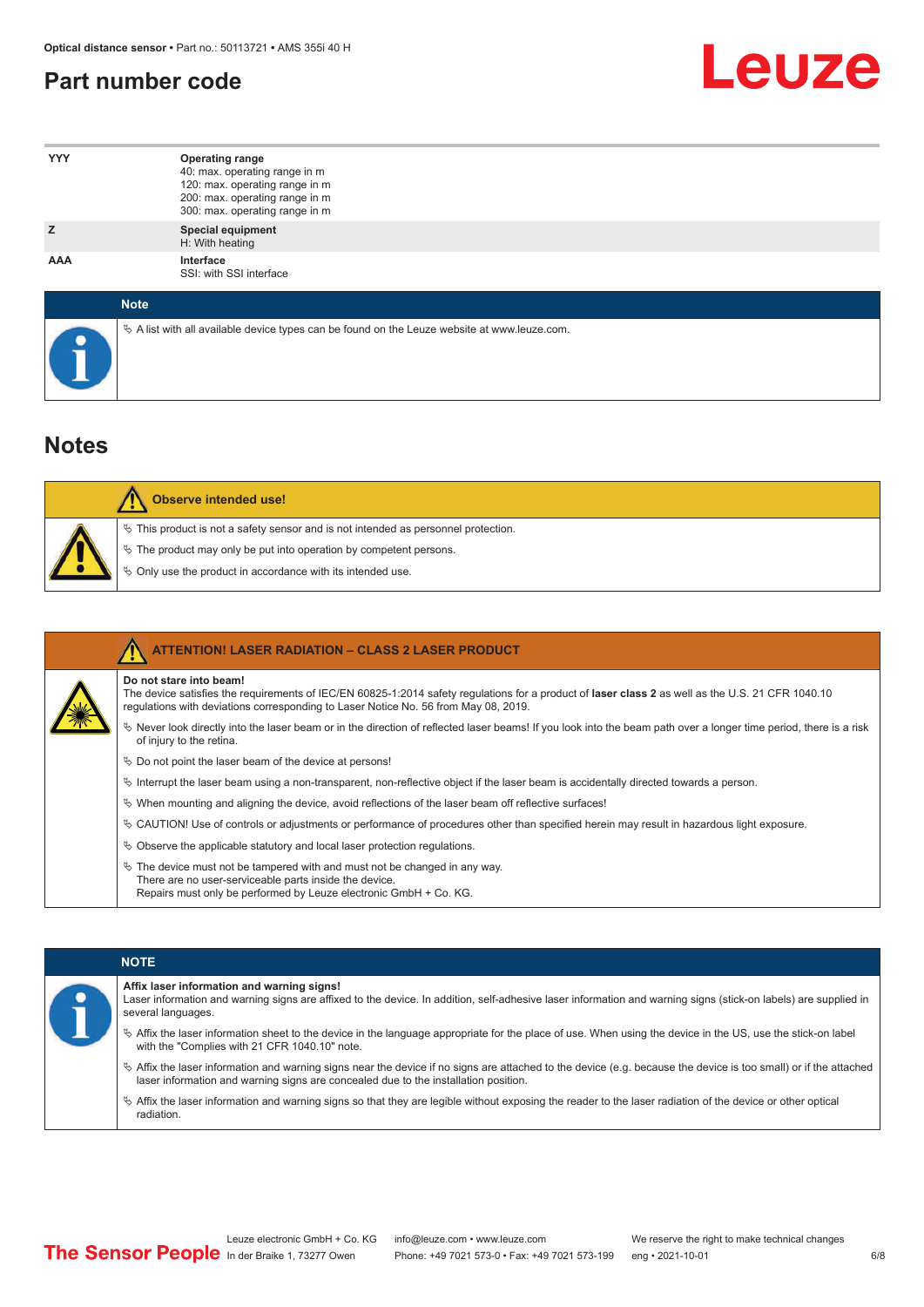## <span id="page-6-0"></span>**Further information**



- For UL applications, use is only permitted in Class 2 circuits in accordance with the NEC (National Electric Code).
- Use as safety-related component within the safety function is possible, if the component combination is designed correspondingly by the machine manufacturer.

## **Accessories**

## Connection technology - Connection cables

|        | Part no. | <b>Designation</b>     | <b>Article</b>   | <b>Description</b>                                                                                                                                         |
|--------|----------|------------------------|------------------|------------------------------------------------------------------------------------------------------------------------------------------------------------|
| ₽<br>W | 50132079 | KD U-M12-5A-V1-<br>050 | Connection cable | Connection 1: Connector, M12, Axial, Female, A-coded, 5-pin<br>Connection 2: Open end<br>Shielded: No<br>Cable length: 5,000 mm<br>Sheathing material: PVC |

## Connection technology - Terminating resistors

| Part no. | <b>Designation</b> | <b>Article</b>  | <b>Description</b>                                                                                                         |
|----------|--------------------|-----------------|----------------------------------------------------------------------------------------------------------------------------|
| 50040099 | TS 01-5-SA         | Terminator plug | Suitable for: DeviceNet, CANopen<br>Connection 1: Connector, M12, Axial, Male, A-coded, 5-pin<br>Function: Bus termination |

### Reflective tapes for distance sensors

| Part no. | <b>Designation</b>         | <b>Article</b>  | <b>Description</b>                                                                                                                                                                                           |
|----------|----------------------------|-----------------|--------------------------------------------------------------------------------------------------------------------------------------------------------------------------------------------------------------|
| 50115020 | Reflexfolie<br>200x200mm-H | Reflector       | Special version: Heating<br>Supply voltage: 230 V, AC<br>Design: Rectangular<br>Reflective surface: 200 mm x 200 mm<br>Base material: Aluminum composite<br>Fastening: Mounting plate, Through-hole mounting |
| 50104361 | Reflexfolie<br>200x200mm-S | Reflective tape | Design: Rectangular<br>Reflective surface: 200 mm x 200 mm<br>Chemical designation of the material: PMMA<br>Fastening: Adhesive                                                                              |

## Deflecting mirror

| Part no. | <b>Designation</b> | <b>Article</b>    | <b>Description</b>                       |
|----------|--------------------|-------------------|------------------------------------------|
| 50104479 | US AMS 01          | Deflecting mirror | Type of fastening: Through-hole mounting |